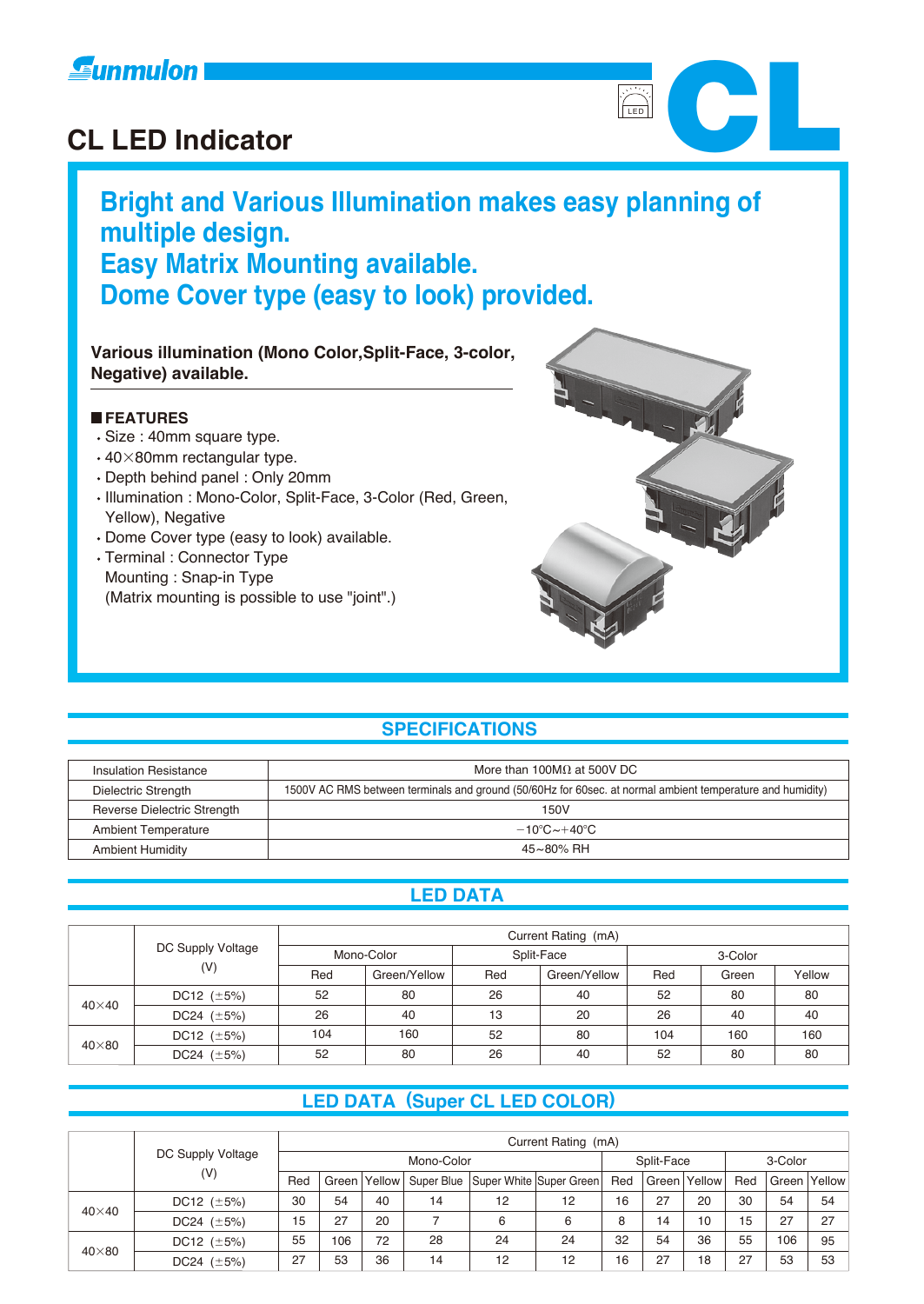

**DIMENSIONS**

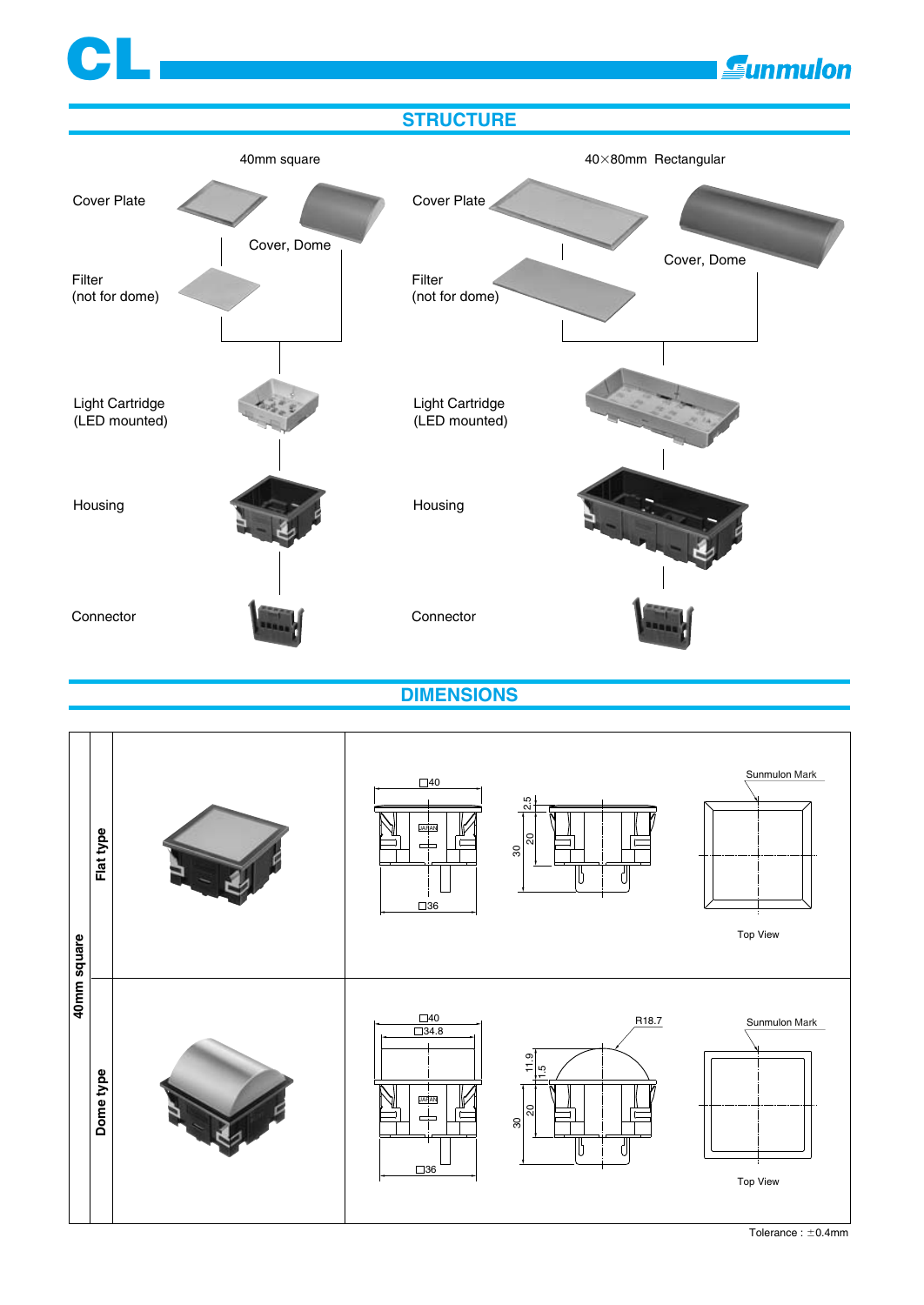# **Gunmulon**



### **DIMENSIONS**

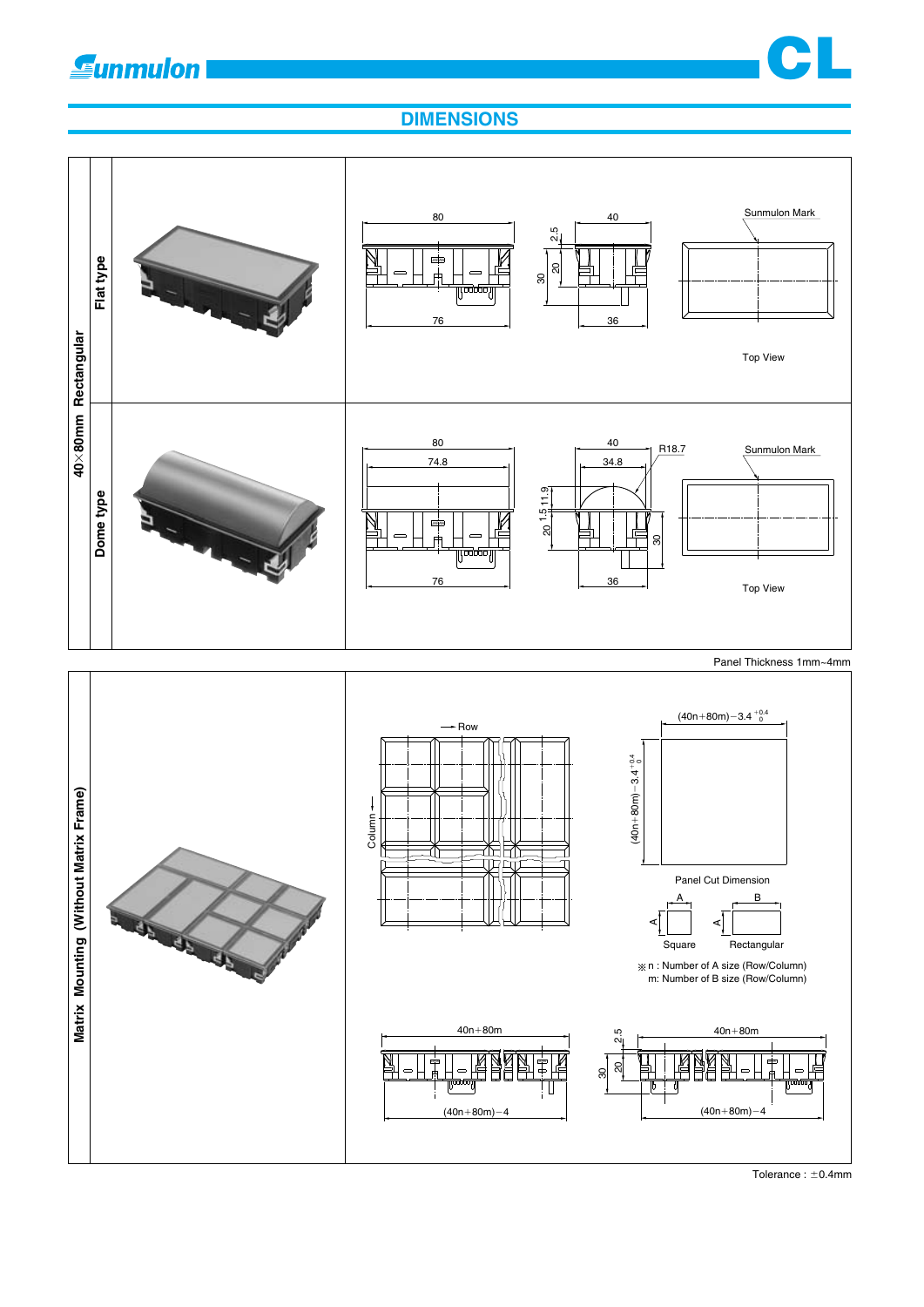

#### **INTERNAL CONNECTION ARRANGEMENTS**

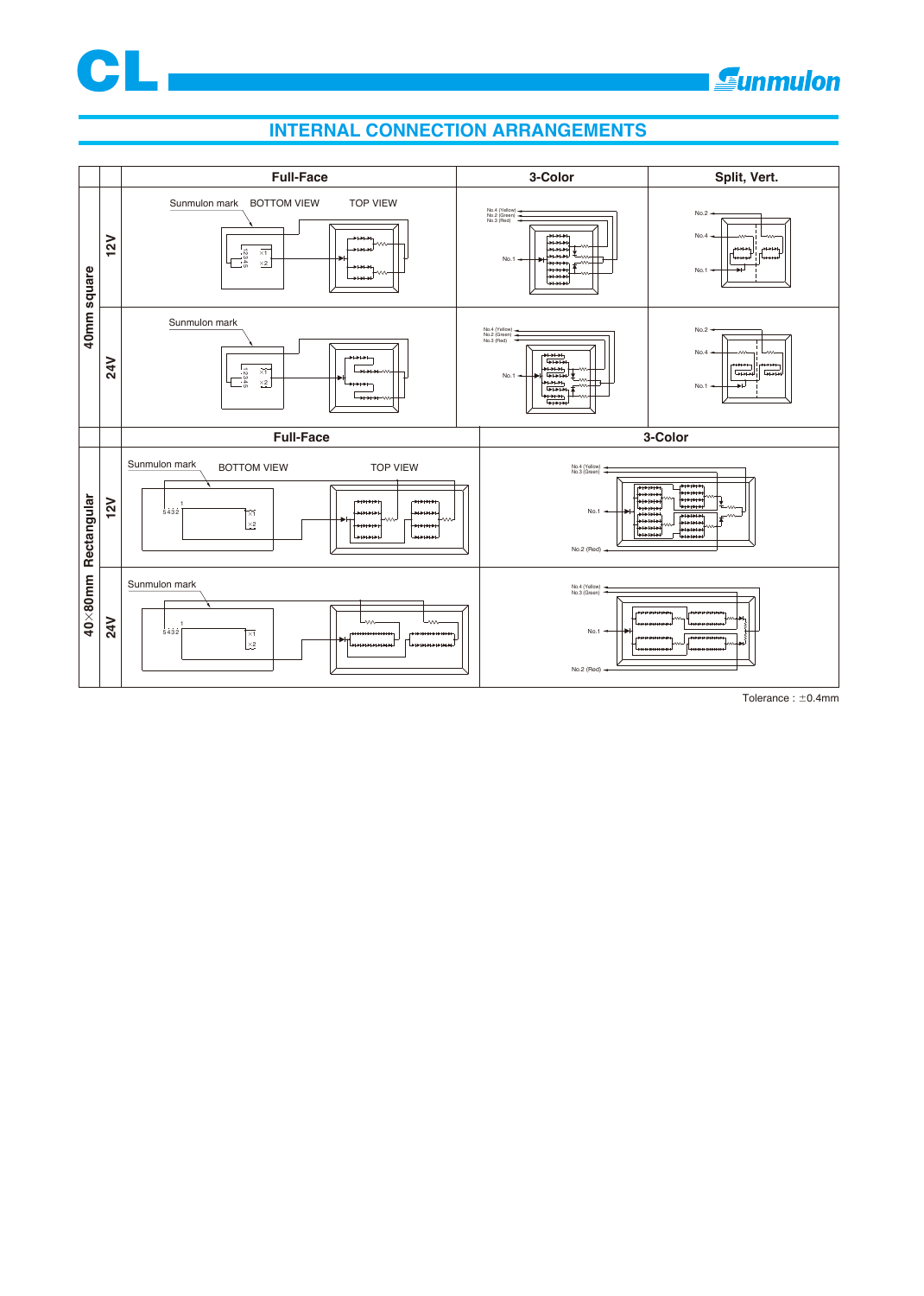

#### **INTERNAL CONNECTION ARRANGEMENTS**



#### **TERMINAL**

#### ● TERMINAL LAYOUT **CONNECTOR** ● Suitable wire









| Wire size | Diameter    |
|-----------|-------------|
| AWG#24-28 | $10-1.5$ mm |

CL

| _____       |                  |              |                             |    |
|-------------|------------------|--------------|-----------------------------|----|
|             |                  |              |                             |    |
|             |                  |              | $40\times80$ mm Rectangular |    |
| 3-Color     | <b>Full-Face</b> | Split, Vert. | Split, Horiz.               | 3  |
| Anode $(+)$ | Anode $(+)$      | Anode $(+)$  | Anode $(+)$                 | An |
|             |                  |              |                             |    |

|                |               | 40mm square   |                      | $40\times80$ mm Rectangular |               |               |                      |  |
|----------------|---------------|---------------|----------------------|-----------------------------|---------------|---------------|----------------------|--|
| Pin No.        | Full-Face     | Split-Face    | 3-Color              | Full-Face                   | Split, Vert.  | Split, Horiz. | 3-Color              |  |
|                | Anode $(+)$   | Anode $(+)$   | Anode $(+)$          | Anode $(+)$                 | Anode $(+)$   | Anode $(+)$   | Anode $(+)$          |  |
| $\overline{2}$ |               | Cathode $(-)$ | Cathode $(-)$ Green  |                             | Cathode $(-)$ | Cathode $(-)$ | Cathode $(-)$ Red    |  |
| 3              | Cathode $(-)$ |               | Cathode $(-)$ Red    |                             |               |               | Cathode $(-)$ Green  |  |
| 4              |               | Cathode $(-)$ | Cathode $(-)$ Yellow |                             | Cathode $(-)$ |               | Cathode $(-)$ Yellow |  |
| 5              | Cathode $(-)$ |               |                      | Cathode $(-)$               |               | Cathode $(-)$ |                      |  |

Note: Simultaneous lighting is impossible while pin no. 2, 3, 4 for 3-Color Type, also impossible while pin no. 2, 3 and 4, 5 for Split-Face Dual Color Type.

#### **Super CL LED COLOR**

|         |               | 40mm square   |                      | $40\times80$ mm Rectangular |               |               |                      |  |
|---------|---------------|---------------|----------------------|-----------------------------|---------------|---------------|----------------------|--|
| Pin No. | Full-Face     | Split-Face    | 3-Color              | Full-Face                   | Split, Vert.  | Split, Horiz. | 3-Color              |  |
|         | Anode $(+)$   | Anode $(+)$   | Anode $(+)$          | Anode $(+)$                 | Anode $(+)$   | Anode $(+)$   | Anode $(+)$          |  |
| C       |               | Cathode $(-)$ | Cathode $(-)$ Green  |                             | Cathode $(-)$ | Cathode $(-)$ | Cathode $(-)$ Red    |  |
| ີ       | Cathode $(-)$ |               | Cathode $(-)$ Red    |                             |               |               | Cathode $(-)$ Green  |  |
| 4       |               | Cathode $(-)$ | Cathode $(-)$ Yellow |                             | Cathode $(-)$ |               | Cathode $(-)$ Yellow |  |
| 5       | Cathode $(-)$ |               |                      | Cathode $(-)$               |               | Cathode $(-)$ |                      |  |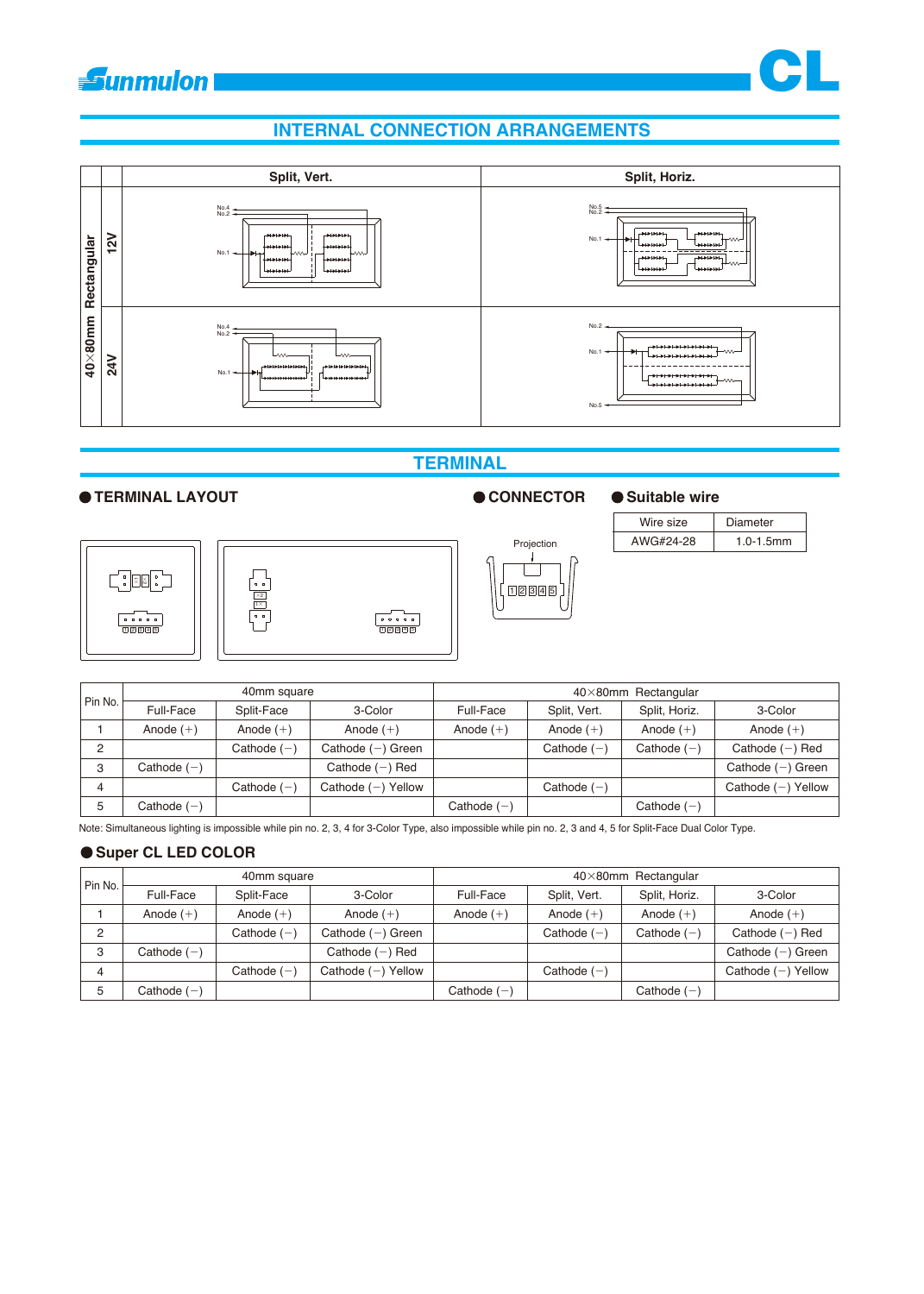

## **Gunmulon**

#### **Panel Layout/Panel Cut Dimensions**





| Pin no. |     |                       | 5    | A Length   Part No. |         |
|---------|-----|-----------------------|------|---------------------|---------|
|         |     |                       |      | 50cm                | CL-0230 |
| Color   | Red | Green   Yellow   Blue | Grev | 100cm               | CL-0231 |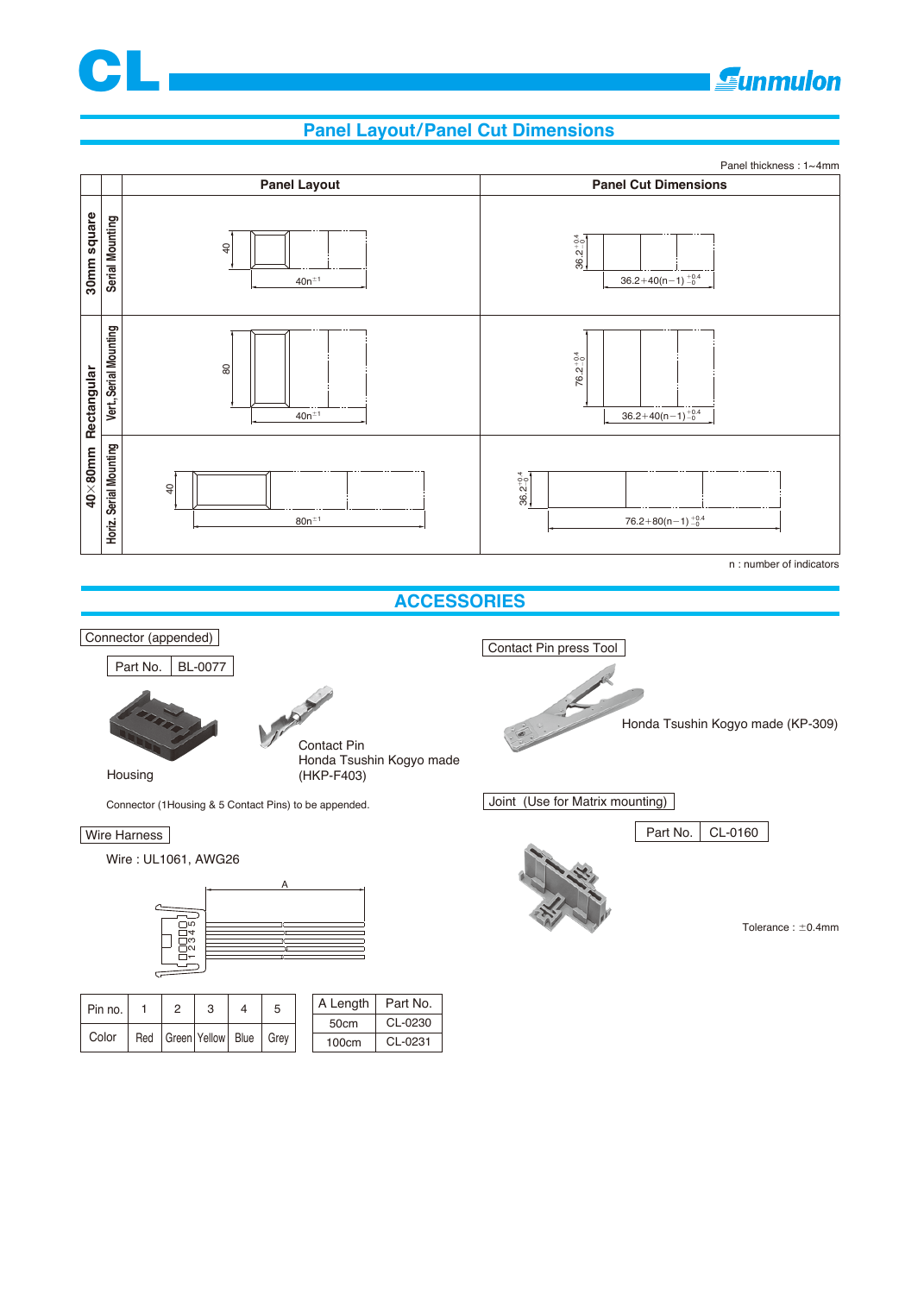# **E**unmulon

#### **ORDERING CODE**